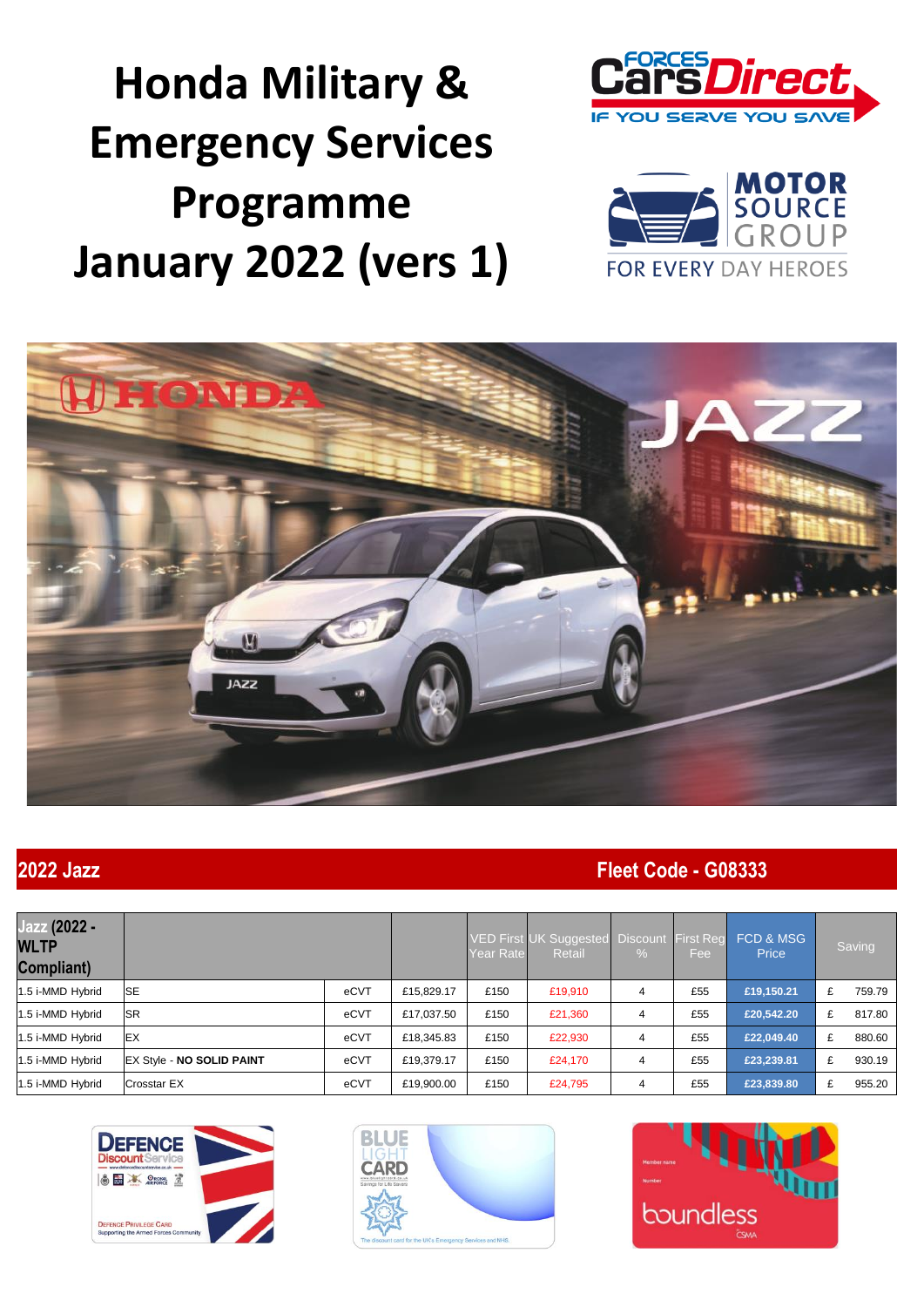

## **2020/21 Civic 5 Door (Facelift) Fleet Code - G08333**

| Civic 5dr (Facelift) |                        |            | VED First<br>Year Rate | <b>UK</b><br>Suggested<br>Retail | Discount<br>$\%$ | <b>First Reg</b><br>Fee | <b>FCD &amp; MSG</b><br>Price |            | Saving |      |
|----------------------|------------------------|------------|------------------------|----------------------------------|------------------|-------------------------|-------------------------------|------------|--------|------|
| 1.0 VTEC Turbo       | S (Homologation)       | Man        | £18,037.50             | £180                             | £22,590          | 0                       | £55                           | £22,590.00 | -£     | 0.00 |
| 1.0 VTEC Turbo       | <b>SE</b>              | Man        | £18,120.83             | £220                             | £22,730          | 0                       | £55                           | £22,730.00 | -£     | 0.00 |
| 1.0 VTEC Turbo       | <b>SR</b>              | Man        | £19,225.00             | £220                             | £24,055          | 0                       | £55                           | £24,055.00 | -£     | 0.00 |
| 1.0 VTEC Turbo       | EX                     | Man        | £21,725.00             | £220                             | £27,055          | $\mathbf 0$             | £55                           | £27,055.00 | -£     | 0.00 |
| 1.0 VTEC Turbo       | EX - Sport Line        | Man        | £22,558.33             | £220                             | £28,055          | 0                       | £55                           | £28,055.00 | -£     | 0.00 |
| 1.0 VTEC Turbo       | S (Homologation)       | <b>CVT</b> | £19,204.17             | £220                             | £24,030          | $\mathbf 0$             | £55                           | £24,030.00 | -£     | 0.00 |
| 1.0 VTEC Turbo       | <b>SE</b>              | <b>CVT</b> | £19,287.50             | £220                             | £24,130          | $\mathbf 0$             | £55                           | £24,130.00 | -£     | 0.00 |
| 1.0 VTEC Turbo       | <b>SR</b>              | <b>CVT</b> | £20,391.67             | £220                             | £25,455          | $\mathbf 0$             | £55                           | £25,455.00 | -£     | 0.00 |
| 1.0 VTEC Turbo       | EX                     | <b>CVT</b> | £22,620.83             | £555                             | £28,465          | 0                       | £55                           | £28,465.00 | -£     | 0.00 |
| 1.0 VTEC Turbo       | <b>EX</b> - Sport Line | <b>CVT</b> | £23,454.17             | £555                             | £29,465          | $\mathbf 0$             | £55                           | £29,465.00 | -£     | 0.00 |
| 1.5 VTEC Turbo       | Sport                  | Man        | £20,475.00             | £220                             | £25,555          | 0                       | £55                           | £25,555.00 | -£     | 0.00 |
| 1.5 VTEC Turbo       | Sport                  | <b>CVT</b> | £21,641.67             | £220                             | £26,955          | $\mathbf 0$             | £55                           | £26,955.00 | -£     | 0.00 |

## **2021 Civic Type R Fleet Code - G08333**

| Civic Type R (2021 - WLTP Compliant) |                        |     | <b>VED</b> First<br>Year Rate | <b>UK</b><br>Suggested<br>Retail | <b>Discount</b><br>% | First Reg<br>'Fee | FCD & MSG<br>Price | Saving     |      |
|--------------------------------------|------------------------|-----|-------------------------------|----------------------------------|----------------------|-------------------|--------------------|------------|------|
| 2.0 VTEC Turbo                       | Type R                 | Man | £26,920.83                    | £1.345                           | £34,415              | 0                 | £55                | £34,415.00 | 0.00 |
| 2.0 VTEC Turbo                       | Type R GT              | Man | £28,587.50                    | £1.345                           | £36,415              | 0                 | £55                | £36,415.00 | 0.00 |
| 2.0 VTEC Turbo                       | Type R Sport Line      | Man | £28.116.67                    | £895                             | £35,400              | 0                 | £55                | £35,400.00 | 0.00 |
| 2.0 VTEC Turbo                       | Type R Limited Edition | Man | £31,650.00                    | £1,345                           | £40,090              | 0                 | £55                | £40,090.00 | 0.00 |





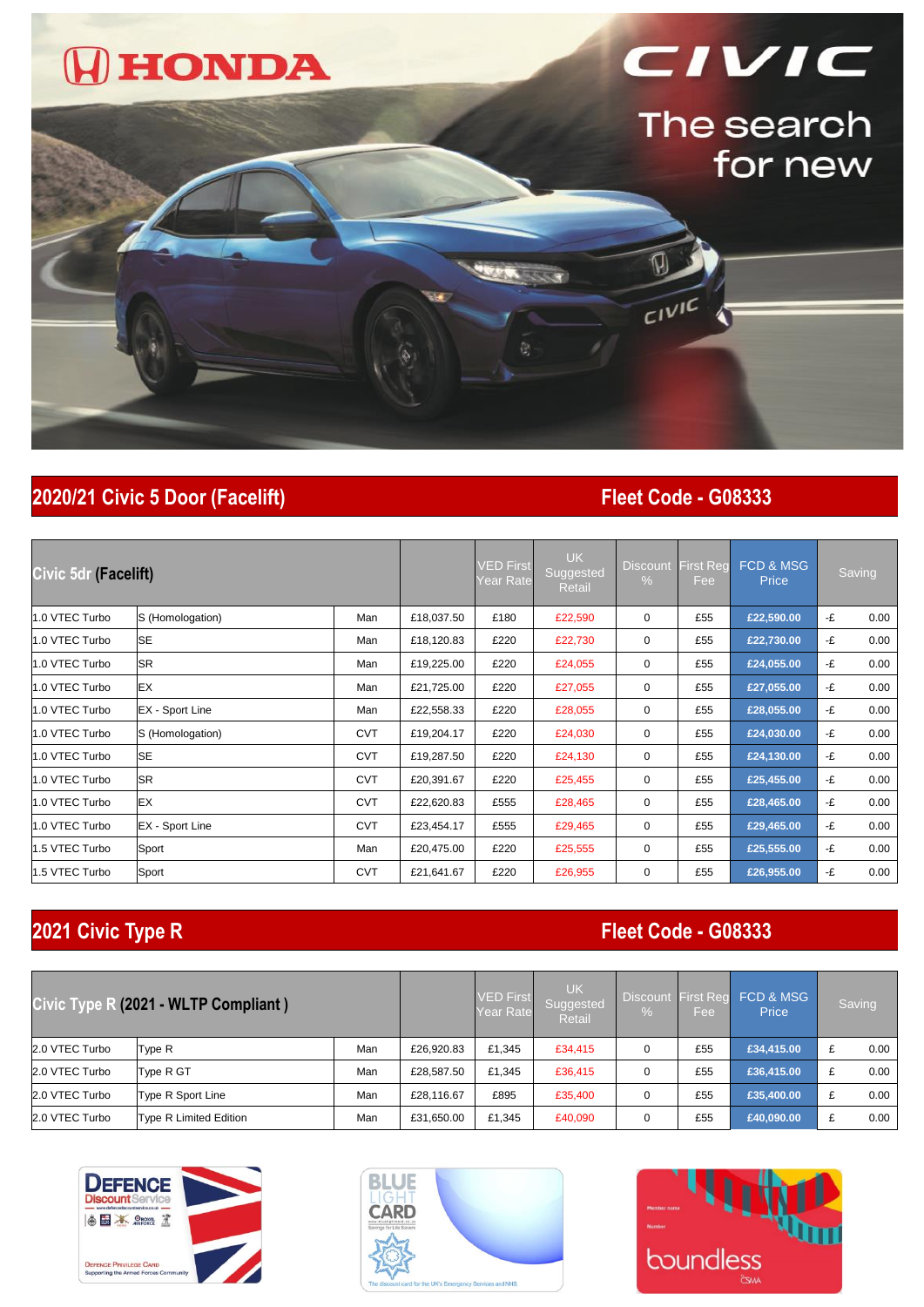

## **HRV 2022 (WLTP Compliant) Fleet Code - G08333**

| HR-V (2022 - WLTP Compliant) |               |      | <b>VED First</b><br>Year<br>Rate <sup>1</sup> | <b>UK</b><br>Suggested<br>Retail | <b>Discount</b><br>$\%$ | First<br>Reg Fee | FCD & MSG<br>Price | Saving     |            |
|------------------------------|---------------|------|-----------------------------------------------|----------------------------------|-------------------------|------------------|--------------------|------------|------------|
| 1.5 i-MMD Hybrid             | Elegance      | eCVT | £22,520.83                                    | £170                             | £27,960                 |                  | £55                | £27,960.00 | 0.00<br>-£ |
| 1.5 i-MMD Hybrid             | Advance       | eCVT | £24,395.83                                    | £170                             | £30,210                 |                  | £55                | £30,210.00 | 0.00<br>-£ |
| 1.5 i-MMD Hybrid             | Advance Style | eCVT | £26,437.50                                    | £170                             | £32,660                 |                  | £55                | £32,660.00 | 0.00<br>-£ |





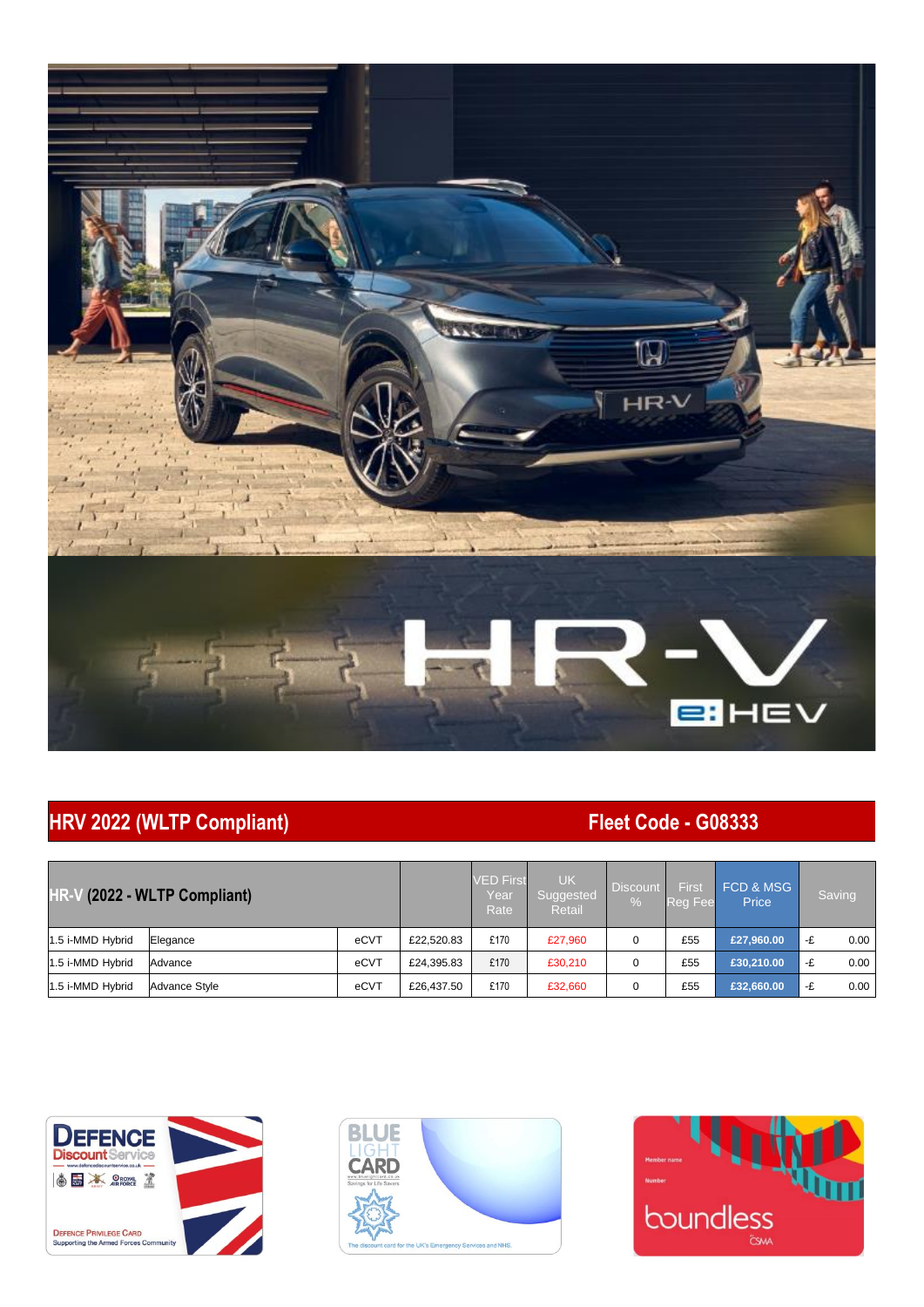## **WHONDA**



## **CRV 2021/2022 (WLTP Compliant) Fleet Code - G08333**

| <b>CR-V</b><br>(2021 - WLTP Compliant) |                |      |            | <b>VED First</b><br>Year<br>Rate | <b>UK</b><br>Suggested<br><b>Retail</b> | <b>Discount</b><br>$\%$ | First<br><b>Reg Fee</b> | FCD & MSG<br>Price | Saving        |
|----------------------------------------|----------------|------|------------|----------------------------------|-----------------------------------------|-------------------------|-------------------------|--------------------|---------------|
| 2.0 i-MMD Hybrid                       | IS 2WD         | eCVT | £25,133.33 | £545                             | £31,470                                 | 4                       | £55                     | £30,263.60         | .206.40<br>£  |
| 2.0 i-MMD Hybrid                       | <b>SE 2WD</b>  | eCVT | £26,895.83 | £545                             | £33,585                                 | 4                       | £55                     | £32.294.00         | .291.00<br>£  |
| 2.0 i-MMD Hybrid                       | <b>ISR 2WD</b> | eCVT | £28.725.00 | £545                             | £35,780                                 | 4                       | £55                     | £34,401.20         | 1.378.80<br>£ |
| 2.0 i-MMD Hybrid                       | <b>SE AWD</b>  | eCVT | £28.125.00 | £545                             | £35,060                                 | 6                       | £55                     | £33,035.00         | 2,025.00<br>£ |
| 2.0 i-MMD Hybrid                       | <b>SR AWD</b>  | eCVT | £29.991.67 | £545                             | £37,300                                 | 6                       | £55                     | £35,140.60         | £ 2,159.40    |
| 2.0 i-MMD Hybrid                       | <b>EX AWD</b>  | eCVT | £32,591.67 | £545                             | £40,420                                 | 6                       | £55                     | £38,073.40         | 2,346.60<br>£ |